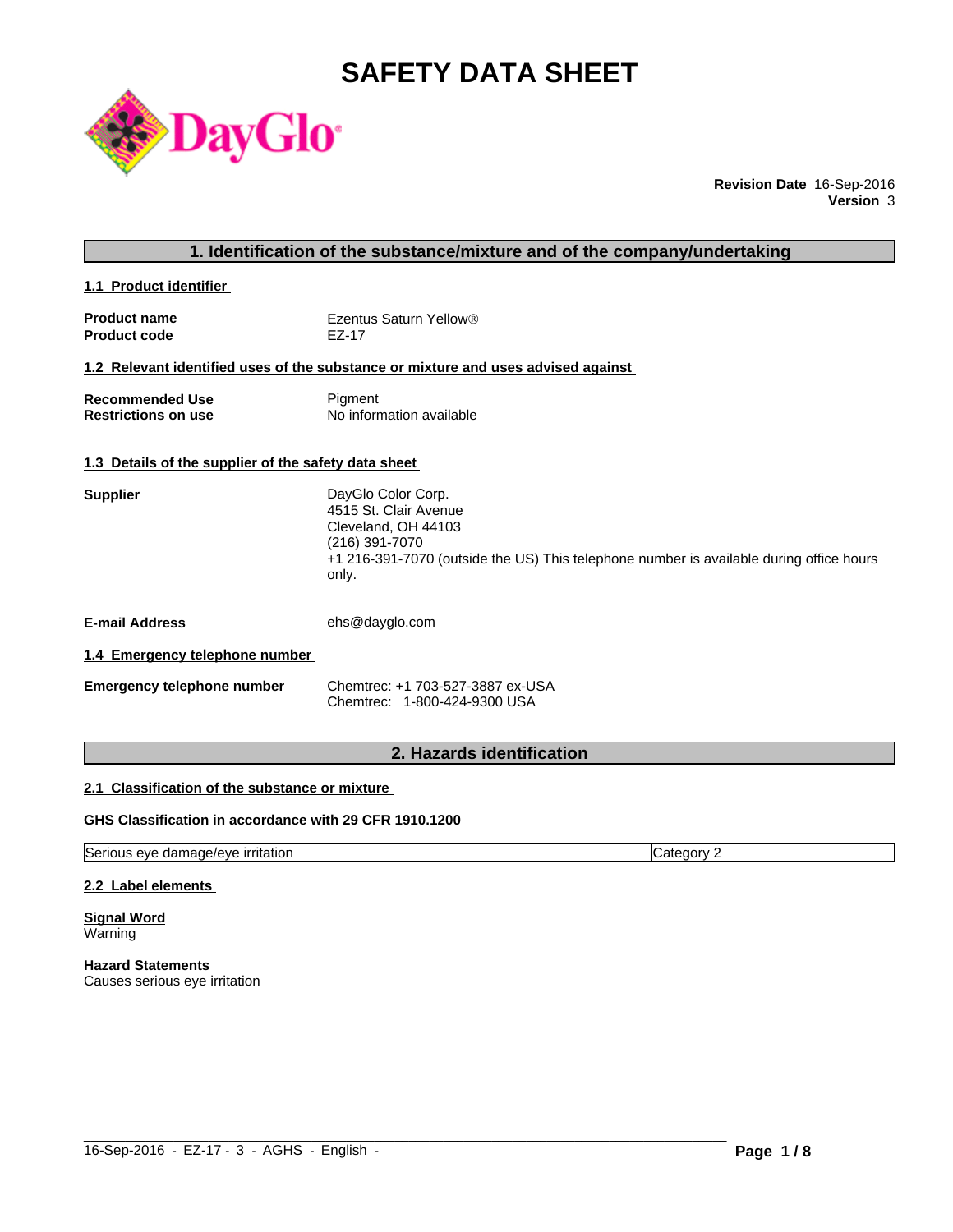

# **Precautionary Statements - Prevention**

Wash face, hands and any exposed skin thoroughly after handling Wear protective gloves/protective clothing/eye protection/face protection

IF IN EYES: Rinse cautiously with water for several minutes. Remove contact lenses, if present and easy to do. Continue rinsing If eye irritation persists: Get medical advice/attention

# **2.3. Other Hazards Hazards not otherwise classified (HNOC)**

Not Applicable

**2.4 Other information** 

Not Applicable

Unknown Acute Toxicity 6.181% of the mixture consists of ingredient(s) of unknown toxicity

# **3. Composition/Information on Ingredients**

#### **Substance Mixture**

| <b>Chemical Name</b>         | <b>CAS-No</b>         | Weight %               |
|------------------------------|-----------------------|------------------------|
| Resin                        | $1.1$ -PROP-77<br>DAY | $\Omega$<br>- 90<br>ου |
| Dodecyl-2-Pyrrolidinone<br>◡ | 2687<br>7-96-9        |                        |
| <u>_</u>                     | .<br>.<br>.           |                        |

The exact percentage (concentration) of composition has been withheld as a trade secret.

# **4. First aid measures**

# **4.1 Description of first-aid measures**

| <b>General advice</b>                                                          | No information available.                                                                                                                                                                                               |  |  |
|--------------------------------------------------------------------------------|-------------------------------------------------------------------------------------------------------------------------------------------------------------------------------------------------------------------------|--|--|
| Eye contact                                                                    | Immediately flush with plenty of water. After initial flushing, remove any contact lenses and<br>continue flushing for at least 15 minutes. Keep eye wide open while rinsing. If symptoms<br>persist, call a physician. |  |  |
| <b>Skin contact</b>                                                            | Immediate medical attention is not required. Wash off with soap and water.                                                                                                                                              |  |  |
| <b>Inhalation</b>                                                              | Move to fresh air. Immediate medical attention is not required.                                                                                                                                                         |  |  |
| Ingestion                                                                      | Do NOT induce vomiting. Drink plenty of water. Consult a physician.                                                                                                                                                     |  |  |
| 4.2 Most important symptoms and effects, both acute and delayed                |                                                                                                                                                                                                                         |  |  |
| <b>Symptoms</b>                                                                | See Section 2.2, Label Elements and/or Section 11, Toxicological effects.                                                                                                                                               |  |  |
| 4.3 Indication of any immediate medical attention and special treatment needed |                                                                                                                                                                                                                         |  |  |
| Notes to physician                                                             | Treat symptomatically.                                                                                                                                                                                                  |  |  |

# **5. Fire-Fighting Measures**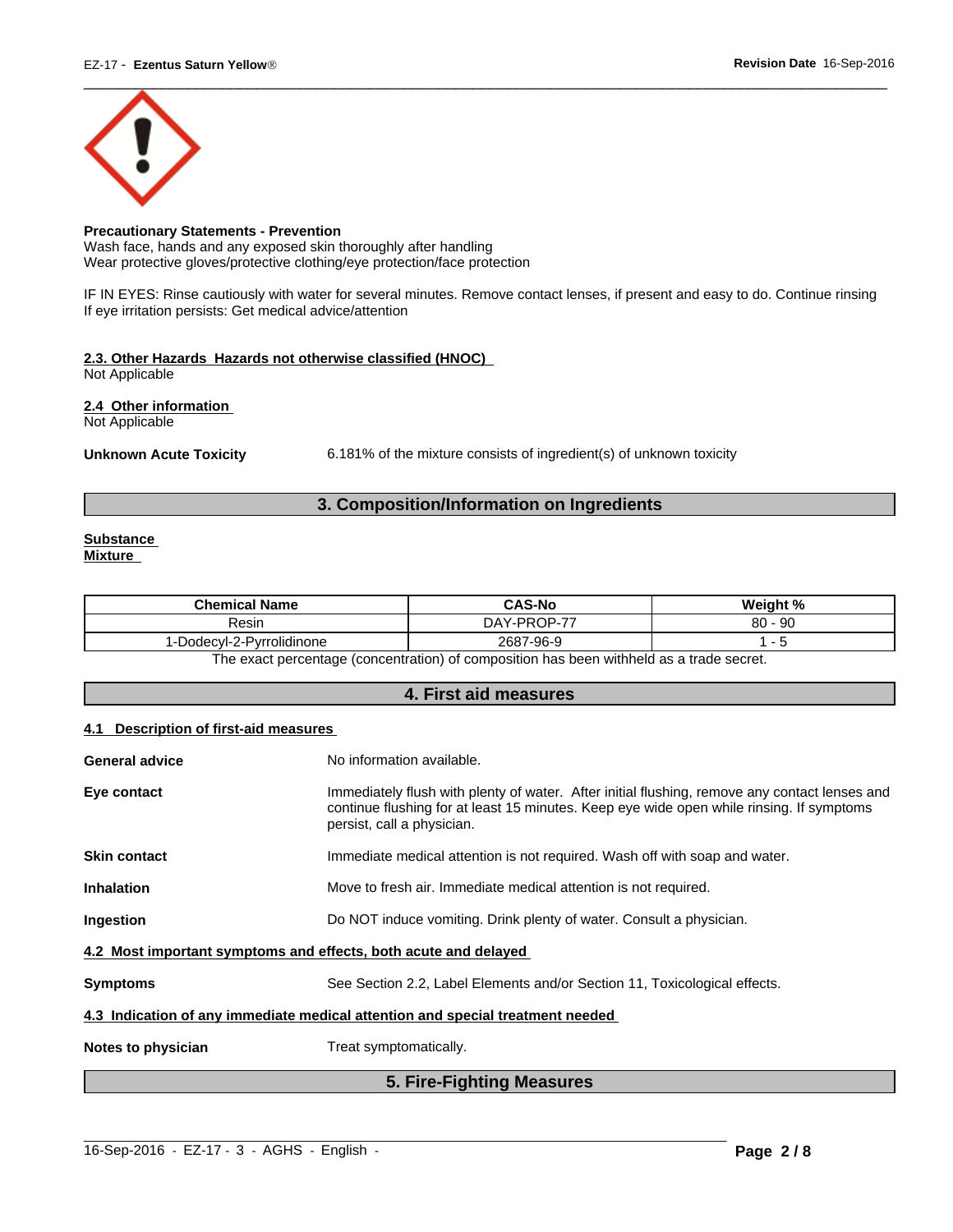#### **5.1 Extinguishing media**

#### **Suitable extinguishing media**

Use extinguishing measures that are appropriate to local circumstances and the surrounding environment.

**Unsuitable Extinguishing Media** None.

# **5.2 Special hazards arising from the substance or mixture**

#### **Special Hazard**

None known based on information supplied

**Hazardous Combustion Products** Carbon oxides. Nitrogen oxides (NOx).

#### **Explosion Data**

#### **Sensitivity to Mechanical Impact** None.

**Sensitivity to Static Discharge** Fine dust dispersed in air, in sufficient concentrations, and in the presence of an ignition source is a potential dust explosion hazard.

 $\overline{\phantom{a}}$  ,  $\overline{\phantom{a}}$  ,  $\overline{\phantom{a}}$  ,  $\overline{\phantom{a}}$  ,  $\overline{\phantom{a}}$  ,  $\overline{\phantom{a}}$  ,  $\overline{\phantom{a}}$  ,  $\overline{\phantom{a}}$  ,  $\overline{\phantom{a}}$  ,  $\overline{\phantom{a}}$  ,  $\overline{\phantom{a}}$  ,  $\overline{\phantom{a}}$  ,  $\overline{\phantom{a}}$  ,  $\overline{\phantom{a}}$  ,  $\overline{\phantom{a}}$  ,  $\overline{\phantom{a}}$ 

#### **5.3 Advice for firefighters**

As in any fire, wear self-contained breathing apparatus pressure-demand, MSHA/NIOSH (approved or equivalent) and full protective gear.

#### **6. Accidental Release Measures**

#### **6.1 Personal precautions, protective equipment and emergency procedures**

Ensure adequate ventilation, especially in confined areas. Use personal protective equipment.

#### **6.2 Environmental precautions**

Dust deposits should not be allowed to accumulate on surfaces as these may form an explosive mixture if they are released into the atmosphere in sufficient concentration. Avoid dispersal of dust in the air (i.e., cleaning dusty surfaces with compressed air). Nonsparking tools should be used. Prevent product from entering drains. See Section 12 for additional Ecological information.

#### **6.3 Methods and materials for containment and cleaning up**

| <b>Methods for Containment</b> | Prevent dust cloud. Cover powder spill with plastic sheet or tarp to minimize spreading.                                                                                                                                                                                                                                                                                                |
|--------------------------------|-----------------------------------------------------------------------------------------------------------------------------------------------------------------------------------------------------------------------------------------------------------------------------------------------------------------------------------------------------------------------------------------|
| Methods for cleaning up        | Avoid dust formation. Take precautionary measures against static discharges. Do not dry<br>sweep dust. Wet dust with water before sweeping or use a vacuum to collect dust. Use<br>personal protective equipment. Take up mechanically and collect in suitable container for<br>disposal. Prevent product from entering drains. Keep in suitable and closed containers for<br>disposal. |

#### **7. Handling and storage**

#### **7.1 Precautions for safe handling**

|                                                                  | 8. Exposure controls/personal protection                                                                                                                   |  |  |
|------------------------------------------------------------------|------------------------------------------------------------------------------------------------------------------------------------------------------------|--|--|
| <b>Materials to Avoid</b>                                        | No materials to be especially mentioned.                                                                                                                   |  |  |
| <b>Storage Conditions</b>                                        | Keep tightly closed in a dry and cool place.                                                                                                               |  |  |
| 7.2 Conditions for safe storage, including any incompatibilities |                                                                                                                                                            |  |  |
| <b>Hygiene measures</b>                                          | Handle in accordance with good industrial hygiene and safety practice.                                                                                     |  |  |
| Advice on safe handling                                          | Avoid dust formation. Take precautionary measures against static discharges. Fine dust<br>dispersed in air may ignite. Wear personal protective equipment. |  |  |

 $\_$  ,  $\_$  ,  $\_$  ,  $\_$  ,  $\_$  ,  $\_$  ,  $\_$  ,  $\_$  ,  $\_$  ,  $\_$  ,  $\_$  ,  $\_$  ,  $\_$  ,  $\_$  ,  $\_$  ,  $\_$  ,  $\_$  ,  $\_$  ,  $\_$  ,  $\_$  ,  $\_$  ,  $\_$  ,  $\_$  ,  $\_$  ,  $\_$  ,  $\_$  ,  $\_$  ,  $\_$  ,  $\_$  ,  $\_$  ,  $\_$  ,  $\_$  ,  $\_$  ,  $\_$  ,  $\_$  ,  $\_$  ,  $\_$  ,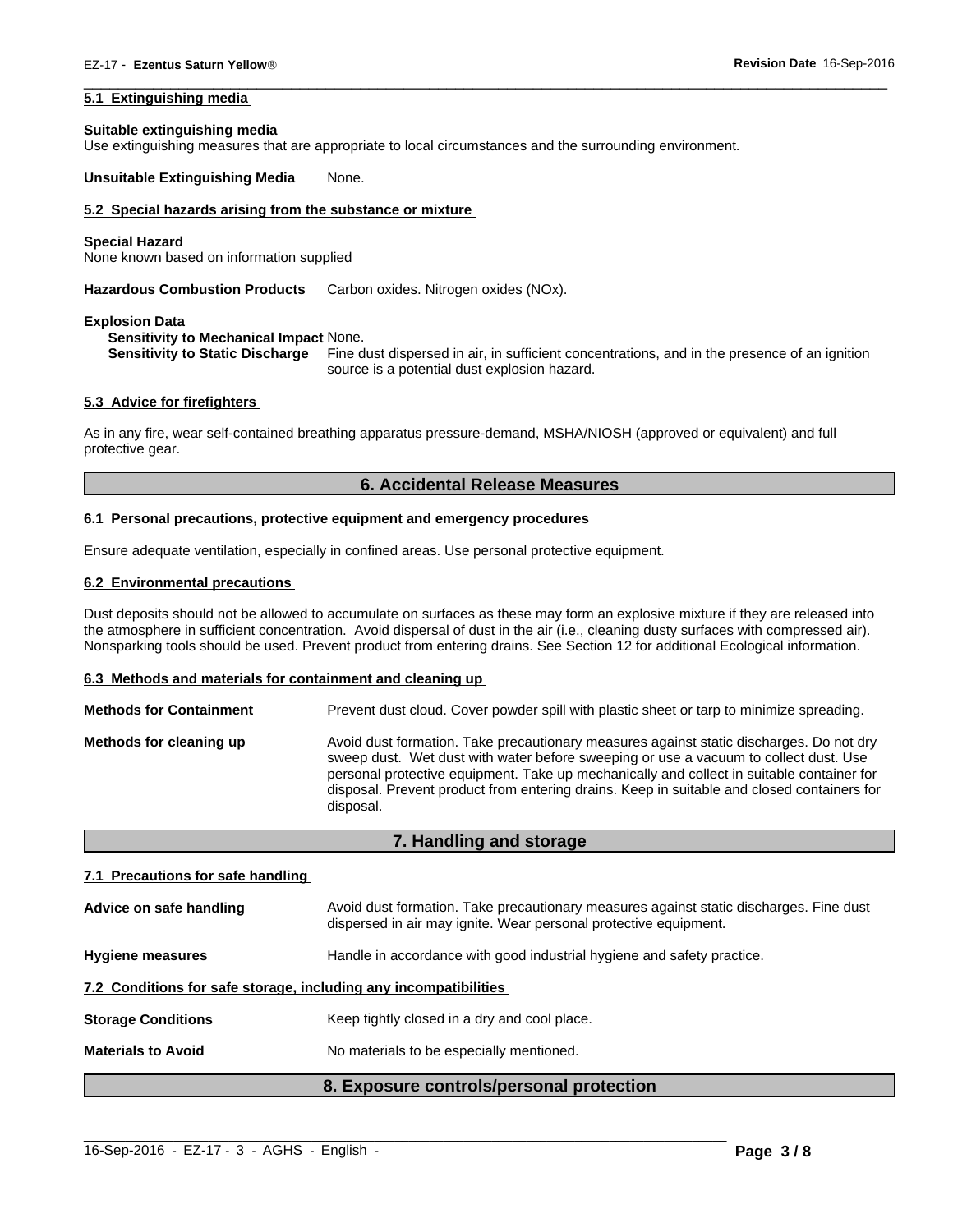# **8.1 Exposure Guidelines**

# **8.2 Appropriate engineering controls**

# **Engineering Measures** Showers

Eyewash stations Ventilation systems.

# **8.3 Individual protection measures, such as personal protective equipment**

| <b>Eye/Face Protection</b>    | Safety glasses with side-shields.                                                                                                                                                                                    |
|-------------------------------|----------------------------------------------------------------------------------------------------------------------------------------------------------------------------------------------------------------------|
| Skin and body protection      | Wear chemical resistant footwear and clothing such as gloves, an apron or a whole body<br>suit as appropriate.                                                                                                       |
| <b>Respiratory protection</b> | If exposure limits are exceeded or irritation is experienced, NIOSH/MSHA approved<br>respiratory protection should be worn. Respiratory protection must be provided in<br>accordance with current local regulations. |
| <b>Hygiene measures</b>       | See section 7 for more information                                                                                                                                                                                   |
|                               | 9. Physical and chemical properties                                                                                                                                                                                  |

 $\overline{\phantom{a}}$  ,  $\overline{\phantom{a}}$  ,  $\overline{\phantom{a}}$  ,  $\overline{\phantom{a}}$  ,  $\overline{\phantom{a}}$  ,  $\overline{\phantom{a}}$  ,  $\overline{\phantom{a}}$  ,  $\overline{\phantom{a}}$  ,  $\overline{\phantom{a}}$  ,  $\overline{\phantom{a}}$  ,  $\overline{\phantom{a}}$  ,  $\overline{\phantom{a}}$  ,  $\overline{\phantom{a}}$  ,  $\overline{\phantom{a}}$  ,  $\overline{\phantom{a}}$  ,  $\overline{\phantom{a}}$ 

# **9.1 Information on basic physical and chemical properties**

| <b>Physical state</b>                       | Solid                                 |                          |
|---------------------------------------------|---------------------------------------|--------------------------|
| Appearance                                  | Powder                                |                          |
| Color                                       | Yellow                                |                          |
| Odor                                        | Mild                                  |                          |
| <b>Odor Threshold</b>                       | No information available              |                          |
| <b>Property</b>                             | <b>Values</b>                         | Remarks • Methods        |
| рH                                          |                                       | No information available |
| <b>Melting/freezing point</b>               |                                       | No information available |
| <b>Boiling point/boiling range</b>          |                                       | No information available |
| <b>Flash Point</b>                          |                                       | No information available |
| <b>Evaporation rate</b>                     |                                       | No information available |
| Flammability (solid, gas)                   |                                       | No information available |
| <b>Flammability Limits in Air</b>           |                                       |                          |
| upper flammability limit                    |                                       | No information available |
| lower flammability limit                    |                                       | No information available |
| Vapor pressure                              |                                       | No information available |
| Vapor density                               |                                       | No information available |
| <b>Specific Gravity</b>                     | 1.2                                   |                          |
| <b>Water solubility</b>                     | Insoluble in water                    |                          |
| Solubility in other solvents                |                                       | No information available |
| <b>Partition coefficient</b>                |                                       | No information available |
| <b>Autoignition temperature</b>             |                                       | No information available |
| <b>Decomposition temperature</b>            |                                       | No information available |
| <b>Viscosity, kinematic</b>                 |                                       | No information available |
| Viscosity, dynamic                          |                                       | No information available |
| <b>Explosive properties</b>                 | Fine dust dispersed in air may ignite |                          |
| <b>Oxidizing Properties</b>                 |                                       | No information available |
| 9.2 Other information                       |                                       |                          |
| Volatile organic compounds (VOC)<br>content | None                                  |                          |

# **10. Stability and Reactivity**

 $\_$  ,  $\_$  ,  $\_$  ,  $\_$  ,  $\_$  ,  $\_$  ,  $\_$  ,  $\_$  ,  $\_$  ,  $\_$  ,  $\_$  ,  $\_$  ,  $\_$  ,  $\_$  ,  $\_$  ,  $\_$  ,  $\_$  ,  $\_$  ,  $\_$  ,  $\_$  ,  $\_$  ,  $\_$  ,  $\_$  ,  $\_$  ,  $\_$  ,  $\_$  ,  $\_$  ,  $\_$  ,  $\_$  ,  $\_$  ,  $\_$  ,  $\_$  ,  $\_$  ,  $\_$  ,  $\_$  ,  $\_$  ,  $\_$  ,

# **10.1 Reactivity**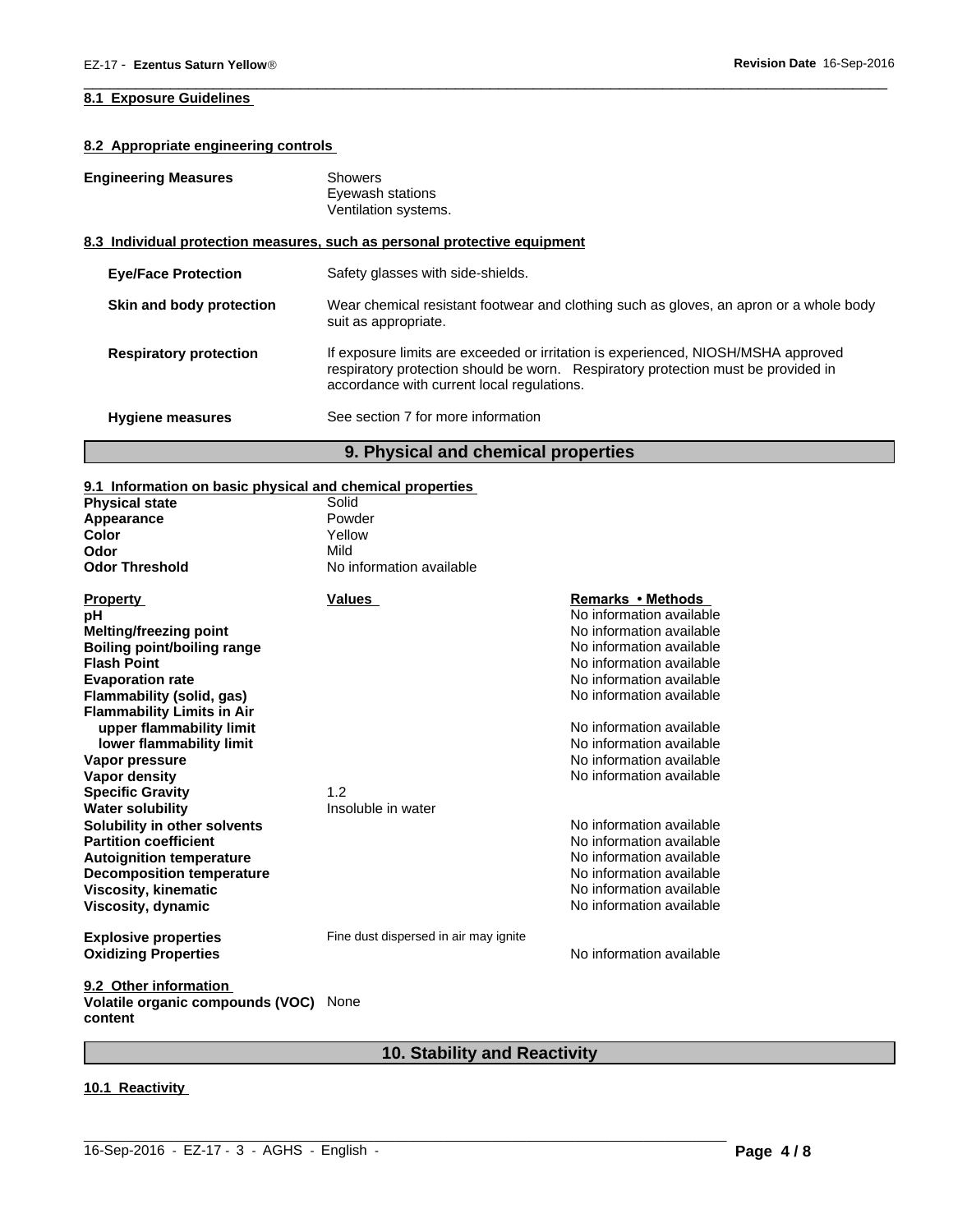No dangerous reaction known under conditions of normal use

#### **10.2 Chemical stability**

Stable

#### **10.3 Possibility of hazardous reactions**

None under normal processing.

#### **10.4 Conditions to Avoid**

Dust formation. Take precautionary measures against static discharges.

#### **10.5 Incompatible Materials**

None known based on information supplied.

#### **10.6 Hazardous Decomposition Products**

None known based on information supplied.

# **11. Toxicological information**

 $\overline{\phantom{a}}$  ,  $\overline{\phantom{a}}$  ,  $\overline{\phantom{a}}$  ,  $\overline{\phantom{a}}$  ,  $\overline{\phantom{a}}$  ,  $\overline{\phantom{a}}$  ,  $\overline{\phantom{a}}$  ,  $\overline{\phantom{a}}$  ,  $\overline{\phantom{a}}$  ,  $\overline{\phantom{a}}$  ,  $\overline{\phantom{a}}$  ,  $\overline{\phantom{a}}$  ,  $\overline{\phantom{a}}$  ,  $\overline{\phantom{a}}$  ,  $\overline{\phantom{a}}$  ,  $\overline{\phantom{a}}$ 

#### **11.1 Acute toxicity**

#### **Numerical measures of toxicity: Product Information**

| LD50 Oral:              |  |
|-------------------------|--|
| 5.000<br>m <sub>0</sub> |  |
|                         |  |

 $\_$  ,  $\_$  ,  $\_$  ,  $\_$  ,  $\_$  ,  $\_$  ,  $\_$  ,  $\_$  ,  $\_$  ,  $\_$  ,  $\_$  ,  $\_$  ,  $\_$  ,  $\_$  ,  $\_$  ,  $\_$  ,  $\_$  ,  $\_$  ,  $\_$  ,  $\_$  ,  $\_$  ,  $\_$  ,  $\_$  ,  $\_$  ,  $\_$  ,  $\_$  ,  $\_$  ,  $\_$  ,  $\_$  ,  $\_$  ,  $\_$  ,  $\_$  ,  $\_$  ,  $\_$  ,  $\_$  ,  $\_$  ,  $\_$  ,

#### **The following values are calculated based on chapter 3.1 of the GHS document**

**Unknown Acute Toxicity** 6.181% of the mixture consists of ingredient(s) of unknown toxicity

**Numerical measures of toxicity: Component Information**

#### **11.2 Information on toxicological effects**

#### **Skin corrosion/irritation**

Product Information • Not a dermal irritant Component Information • No information available

**Serious eye damage/eye irritation**

Product Information • Irritating to eyes Component Information • No information available

### **Respiratory or skin sensitization**

Product Information • Did not cause sensitization on laboratory animals Component Information • No information available

#### **Germ cell mutagenicity**

Product Information

• No information available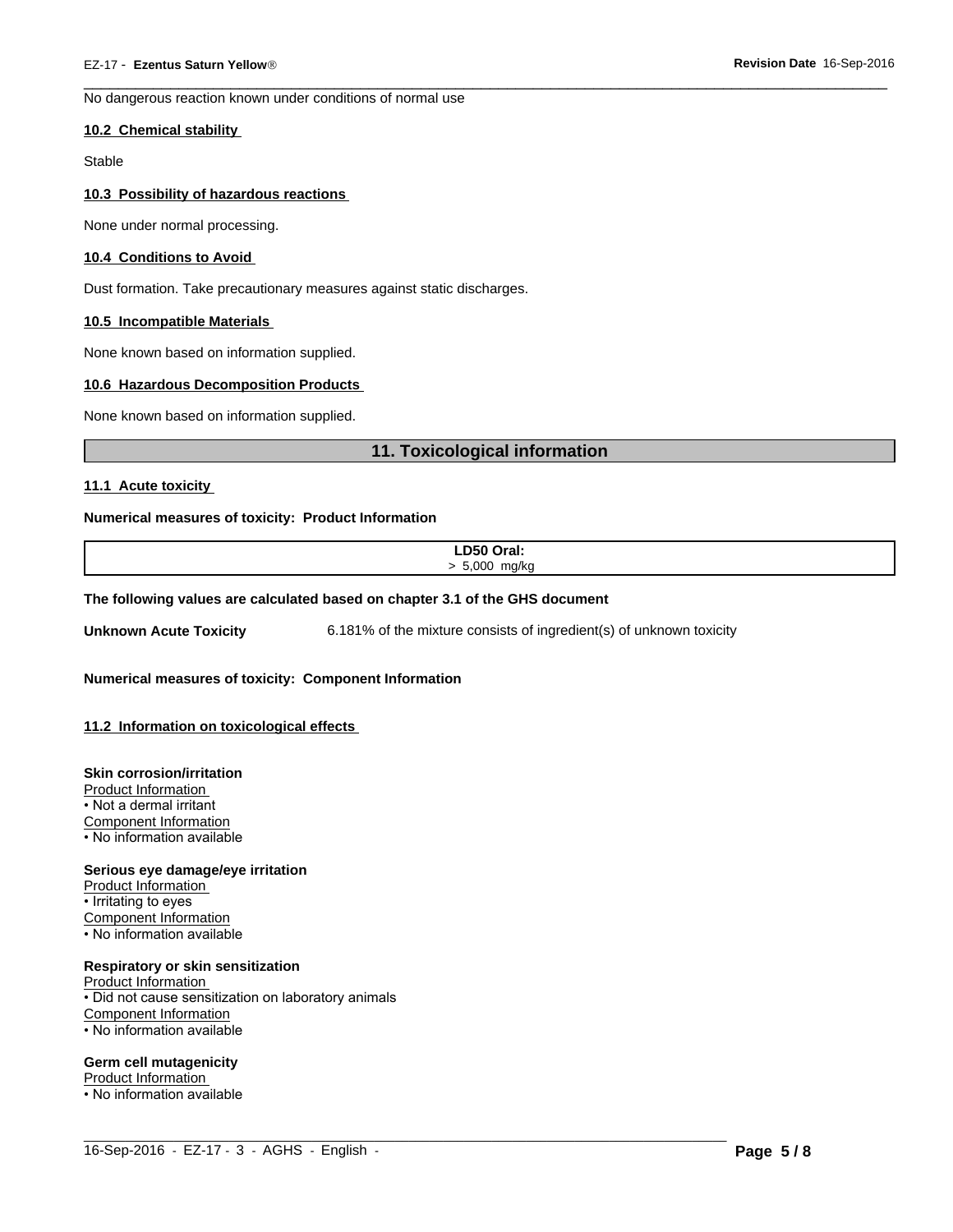#### EZ-17 - **Ezentus Saturn YellowÒ**

Component Information • No information available

#### **Carcinogenicity** Product Information • Contains no ingredient listed as a carcinogen Component Information •

**Reproductive toxicity** Product Information • No information available Component Information • No information available

**STOT - single exposure** No information available

#### **STOT - repeated exposure**

• No known effect

#### **Other adverse effects**

Product Information • No information available Component Information • No information available

#### **Aspiration hazard**

Product Information • No information available Component Information • No information available

# **12. Ecological information**

 $\_$  ,  $\_$  ,  $\_$  ,  $\_$  ,  $\_$  ,  $\_$  ,  $\_$  ,  $\_$  ,  $\_$  ,  $\_$  ,  $\_$  ,  $\_$  ,  $\_$  ,  $\_$  ,  $\_$  ,  $\_$  ,  $\_$  ,  $\_$  ,  $\_$  ,  $\_$  ,  $\_$  ,  $\_$  ,  $\_$  ,  $\_$  ,  $\_$  ,  $\_$  ,  $\_$  ,  $\_$  ,  $\_$  ,  $\_$  ,  $\_$  ,  $\_$  ,  $\_$  ,  $\_$  ,  $\_$  ,  $\_$  ,  $\_$  ,

 $\overline{\phantom{a}}$  ,  $\overline{\phantom{a}}$  ,  $\overline{\phantom{a}}$  ,  $\overline{\phantom{a}}$  ,  $\overline{\phantom{a}}$  ,  $\overline{\phantom{a}}$  ,  $\overline{\phantom{a}}$  ,  $\overline{\phantom{a}}$  ,  $\overline{\phantom{a}}$  ,  $\overline{\phantom{a}}$  ,  $\overline{\phantom{a}}$  ,  $\overline{\phantom{a}}$  ,  $\overline{\phantom{a}}$  ,  $\overline{\phantom{a}}$  ,  $\overline{\phantom{a}}$  ,  $\overline{\phantom{a}}$ 

#### **12.1 Toxicity**

**Ecotoxicity No information available** 

6.181 % of the mixture consists of components(s) of unknown hazards to the aquatic environment

**Ecotoxicity effects**

# **12.2 Persistence and degradability**

No information available.

#### **12.3 Bioaccumulative potential**

Discharge into the environment must be avoided

#### **12.4 Mobility in soil**

No information available.

#### **12.5 Other adverse effects**

No information available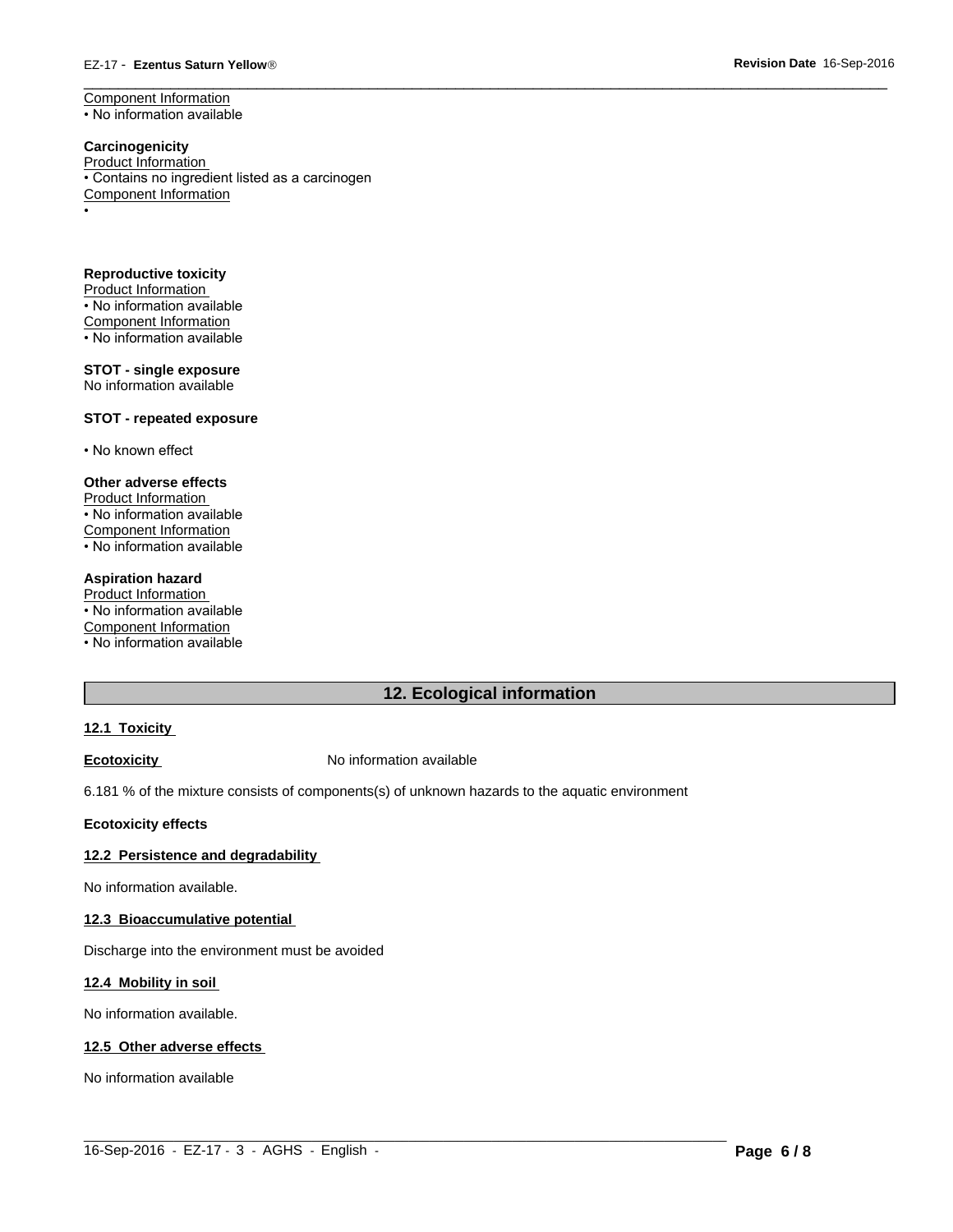# **13. Disposal Considerations**

 $\overline{\phantom{a}}$  ,  $\overline{\phantom{a}}$  ,  $\overline{\phantom{a}}$  ,  $\overline{\phantom{a}}$  ,  $\overline{\phantom{a}}$  ,  $\overline{\phantom{a}}$  ,  $\overline{\phantom{a}}$  ,  $\overline{\phantom{a}}$  ,  $\overline{\phantom{a}}$  ,  $\overline{\phantom{a}}$  ,  $\overline{\phantom{a}}$  ,  $\overline{\phantom{a}}$  ,  $\overline{\phantom{a}}$  ,  $\overline{\phantom{a}}$  ,  $\overline{\phantom{a}}$  ,  $\overline{\phantom{a}}$ 

# **13.1 Waste treatment methods**

Dispose of in accordance with federal, state, and local regulations.

|             | <b>14. Transport Information</b> |  |  |
|-------------|----------------------------------|--|--|
|             |                                  |  |  |
| <b>DOT</b>  | Not regulated                    |  |  |
| <b>MEX</b>  | Not regulated                    |  |  |
| <b>IMDG</b> | Not regulated                    |  |  |
| <b>IATA</b> | Not regulated                    |  |  |

# **15. Regulatory information**

# **15.1 International Inventories**

| <b>TSCA</b>          | Complies |
|----------------------|----------|
| <b>DSL</b>           | -        |
| <b>EINECS/ELINCS</b> |          |
| <b>ENCS</b>          |          |
| <b>IECSC</b>         |          |
| <b>KECL</b>          |          |
| <b>PICCS</b>         |          |
| <b>AICS</b>          |          |
| <b>NZIoC</b>         |          |

**TSCA** - United States Toxic Substances Control Act Section 8(b) Inventory

**DSL** - Canadian Domestic Substances List

**EINECS/ELINCS** - European Inventory of Existing Chemical Substances/European List of Notified Chemical Substances

**PICCS** - Philippines Inventory of Chemicals and Chemical Substances

**ENCS** - Japan Existing and New Chemical Substances

**IECSC** - China Inventory of Existing Chemical Substances

**KECL** - Korean Existing and Evaluated Chemical Substances

**PICCS** - Philippines Inventory of Chemicals and Chemical Substances

**AICS** - Australian Inventory of Chemical Substances

**NZIoC** - New Zealand Inventory of Chemicals

# **15.2 U.S. Federal Regulations**

#### **SARA 313**

Section 313 of Title III of the Superfund Amendments and Reauthorization Act of 1986 (SARA). This product does not contain any chemicals which are subject to the reporting requirements of the Act and Title 40 of the Code of Federal Regulations, Part 372

#### **15.3 Pesticide Information**

Not applicable

#### **15.4 U.S. State Regulations**

#### **California Proposition 65**

This product does not contain any Proposition 65 chemicals

# **16. Other information**

 $\_$  ,  $\_$  ,  $\_$  ,  $\_$  ,  $\_$  ,  $\_$  ,  $\_$  ,  $\_$  ,  $\_$  ,  $\_$  ,  $\_$  ,  $\_$  ,  $\_$  ,  $\_$  ,  $\_$  ,  $\_$  ,  $\_$  ,  $\_$  ,  $\_$  ,  $\_$  ,  $\_$  ,  $\_$  ,  $\_$  ,  $\_$  ,  $\_$  ,  $\_$  ,  $\_$  ,  $\_$  ,  $\_$  ,  $\_$  ,  $\_$  ,  $\_$  ,  $\_$  ,  $\_$  ,  $\_$  ,  $\_$  ,  $\_$  ,